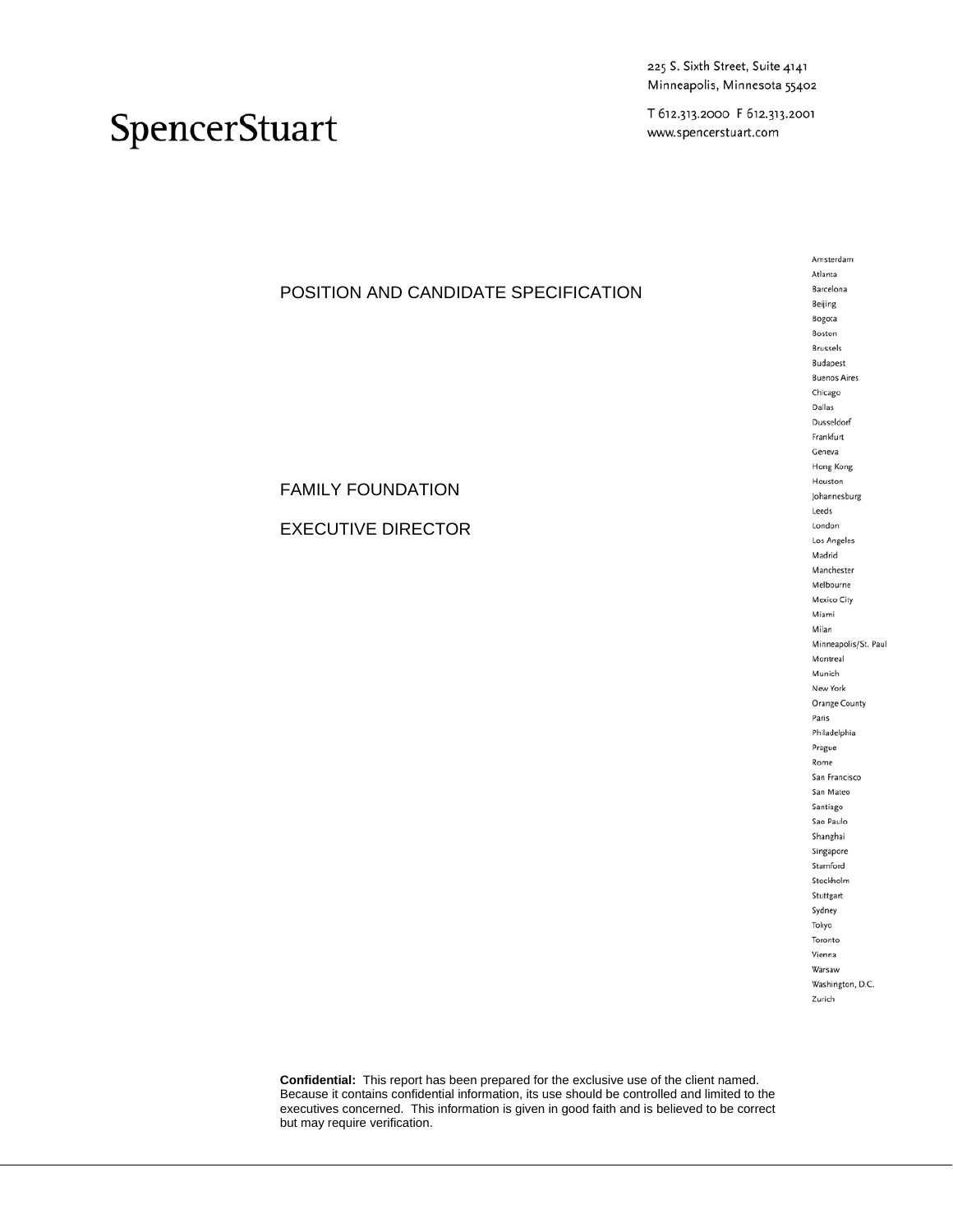### POSITION SPECIFICATION

#### CLIENT COMPANY

Founded in 1989, our client is the charitable fund established by a local businessman and his wife. Initially, the mission of the foundation was to help men, women, and children reach their full potential. The founders of the foundation believe that children can reach their full potential if their basic needs of body, mind, and spirit are met. These basic needs are supported by through areas of focus: family, education, community, and faith.

This family foundation has assets in excess of \$ million and last year awarded almost grants totaling \$ million. The foundation strives to keep a low profile and, by request, does not receive public recognition for many of its generous gifts.

#### POSITION SUMMARY

The foundation is seeking a new Executive Director to lead the day-to-day operations of the foundation and assist the multi-generation family Board in developing the future strategy. She/he will be responsible for preserving the mission, vision and values of the foundation and representing the family and foundation with both internal and external constituencies. The Executive Director will work closely with the family to interpret the family's desires to help children through organizations within the community.

#### Key Relationships

| Reports To:                     | Founder, Chairman and CEO                                                                                                 |
|---------------------------------|---------------------------------------------------------------------------------------------------------------------------|
| Direct Reports:                 | Foundation staff (7)                                                                                                      |
| <b>Other Key Relationships:</b> | <b>Family Members</b><br><b>Family Office Staff</b><br><b>External Community Leaders</b><br><b>Other Area Non-Profits</b> |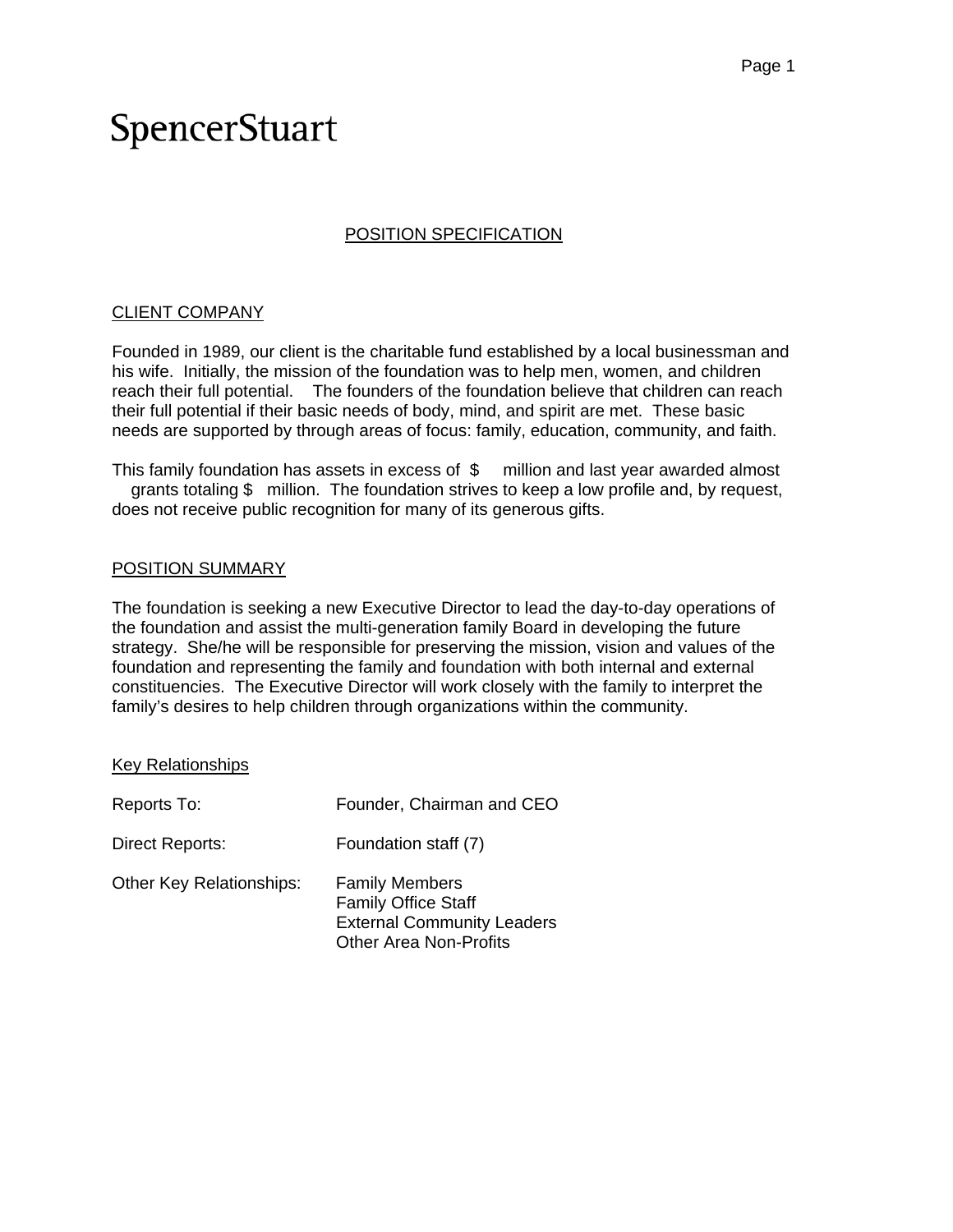#### POSITION SPECIFICATION - continued

### MAJOR RESPONSIBILITIES

- Work collegially, responsibly and responsively with the Board and staff of the foundation to carry out the mission, while recommending grants and projects for Board approval.
- Plan, direct, implement and evaluate the organization's day-to-day operations and ensure that all operations of the foundation are carried out in accordance with applicable laws governing private foundations.
- Develop the budget and oversee the prudent financial management of the organization's funds.
- Motivate and lead a high-performance management team; attract, recruit and retain staff and provide clear performance objectives and regular feedback.
- Communicate clearly, compellingly and consistently the foundation's mission and goals.
- Act as a liaison between the family members and the foundation and encourage all family members to be active and involved.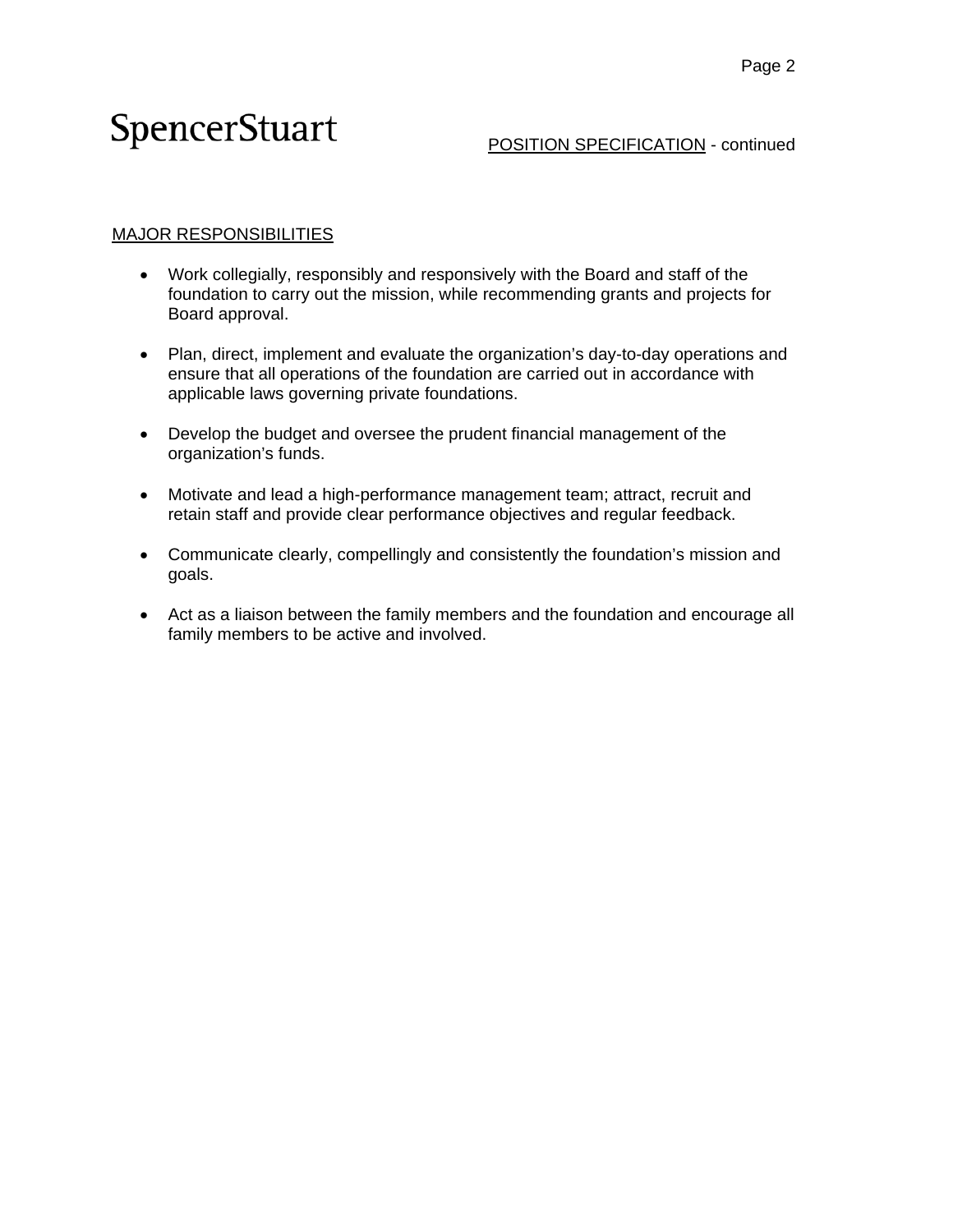#### CANDIDATE SPECIFICATION KEY SELECTION CRITERIA

#### IDEAL EXPERIENCE

- A seasoned leader with 10+ years of management experience gained in a mission-driven or family-owned organization.
- Excellent interpersonal and communication skills.
- An executive with good business judgment and the analytic ability to know what is apt to be a good program investment and/or use of foundation funds.
- A track record of leading and building strong teams and a proven ability to mentor and coach those who hold key positions in the organization.
- A person who has successful experience working with a Board.
- An undergraduate degree is required; a master's degree is preferred.

#### CRITICAL COMPETENCIES FOR SUCCESS

The following competencies are deemed to be important for success in this position:

- **Strategic Vision** Able to step back from day-to-day activities to view the community's needs from a different perspective, sees the bigger picture, trends, opportunities, etc.
- **Communication/Personal Impact** Projects to others through actions and manner a favorable impression of personal credibility, professionalism, strong faith-based values and integrity.
- **Conflict Resolution** Recognizes potential areas of conflict and intervenes quickly to diffuse the situation, works with the parties concerned to reach a consensus or compromise in which no one feels as if they have lost, and does so to the benefit of the organization as a whole.
- **Teamwork** Seeks opportunities to work with others together on projects and uses teams to address relevant issues. Solicits the opinions of others and modifies the outcome based on information gathered from multiple sources.